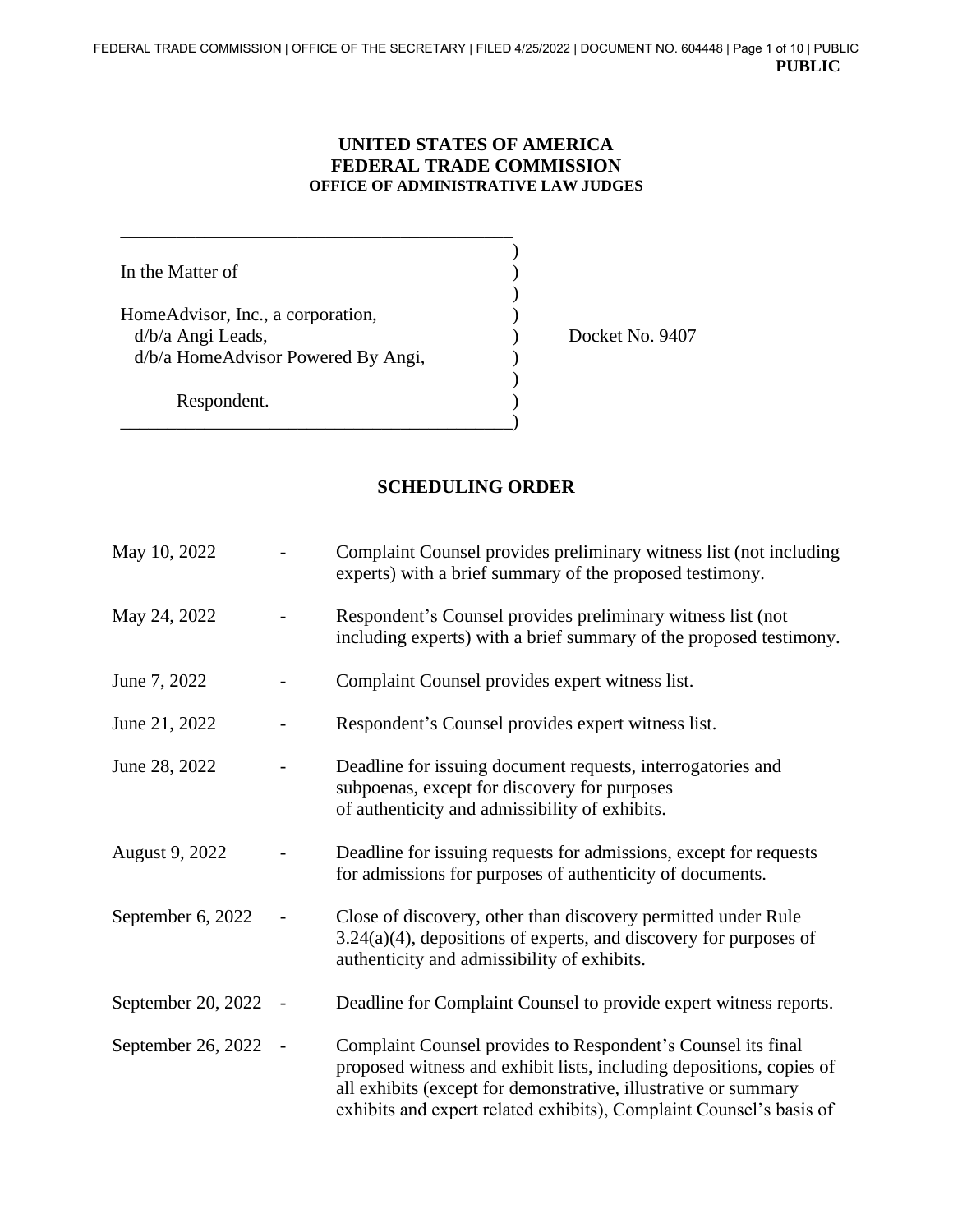|                  | admissibility for each proposed exhibit, and a brief summary of the<br>testimony of each witness.                                                                                                                                                                                                                                                                                                                                                                                       |
|------------------|-----------------------------------------------------------------------------------------------------------------------------------------------------------------------------------------------------------------------------------------------------------------------------------------------------------------------------------------------------------------------------------------------------------------------------------------------------------------------------------------|
|                  | Complaint Counsel serves courtesy copies on ALJ of its final<br>proposed witness and exhibit lists, its basis of admissibility for<br>each proposed exhibit, and a brief summary of the testimony of<br>each witness, including its expert witnesses.                                                                                                                                                                                                                                   |
| October 3, 2022  | Deadline for Respondent's Counsel to provide expert witness<br>reports (to be provided by 4 p.m. ET). Respondent's expert report<br>shall include (without limitation) rebuttal, if any, to Complaint<br>Counsel's expert witness report(s).                                                                                                                                                                                                                                            |
| October 3, 2022  | Respondent's Counsel provides to Complaint Counsel its final<br>proposed witness and exhibit lists, including depositions, copies of<br>all exhibits (except for demonstrative, illustrative or summary<br>exhibits and expert related exhibits), Respondent's basis of<br>admissibility for each proposed exhibit, and a brief summary of the<br>testimony of each witness.                                                                                                            |
|                  | Respondent's Counsel serves courtesy copies on ALJ its final<br>proposed witness and exhibit lists, its basis of admissibility for<br>each proposed exhibit, and a brief summary of the testimony of<br>each witness, including its expert witnesses.                                                                                                                                                                                                                                   |
| October 6, 2022  | Parties that intend to offer confidential materials of an opposing<br>party or non-party as evidence at the hearing must provide notice<br>to the opposing party or non-party, pursuant to 16 C.F.R.<br>§ 3.45(b). <sup>1</sup> See Additional Provision 12.                                                                                                                                                                                                                            |
| October 13, 2022 | Complaint Counsel to identify rebuttal expert(s) and provide<br>rebuttal expert report(s). Any such reports are to be limited to<br>rebuttal of matters set forth in Respondent's expert reports. If<br>material outside the scope of fair rebuttal is presented,<br>Respondents will have the right to seek appropriate relief (such as<br>striking Complaint Counsel's rebuttal expert reports or seeking<br>leave to submit surrebuttal expert reports on behalf of<br>Respondents). |

<sup>1</sup> Appendix A to Commission Rule 3.31, the Standard Protective Order, states that if a party or third party wishes *in camera* treatment for a document or transcript that a party intends to introduce into evidence, that party or third party shall file an appropriate motion with the Administrative Law Judge within 5 days after it receives notice of a party's intent to introduce such material. Commission Rule 3.45(b) states that parties who seek to use material obtained from a third party subject to confidentiality restrictions must demonstrate that the third party has been given at least 10 days' notice of the proposed use of such material. To resolve this apparent conflict, the Scheduling Order requires that the parties provide 10 days' notice to the opposing party or third parties to allow for the filing of motions for *in camera* treatment.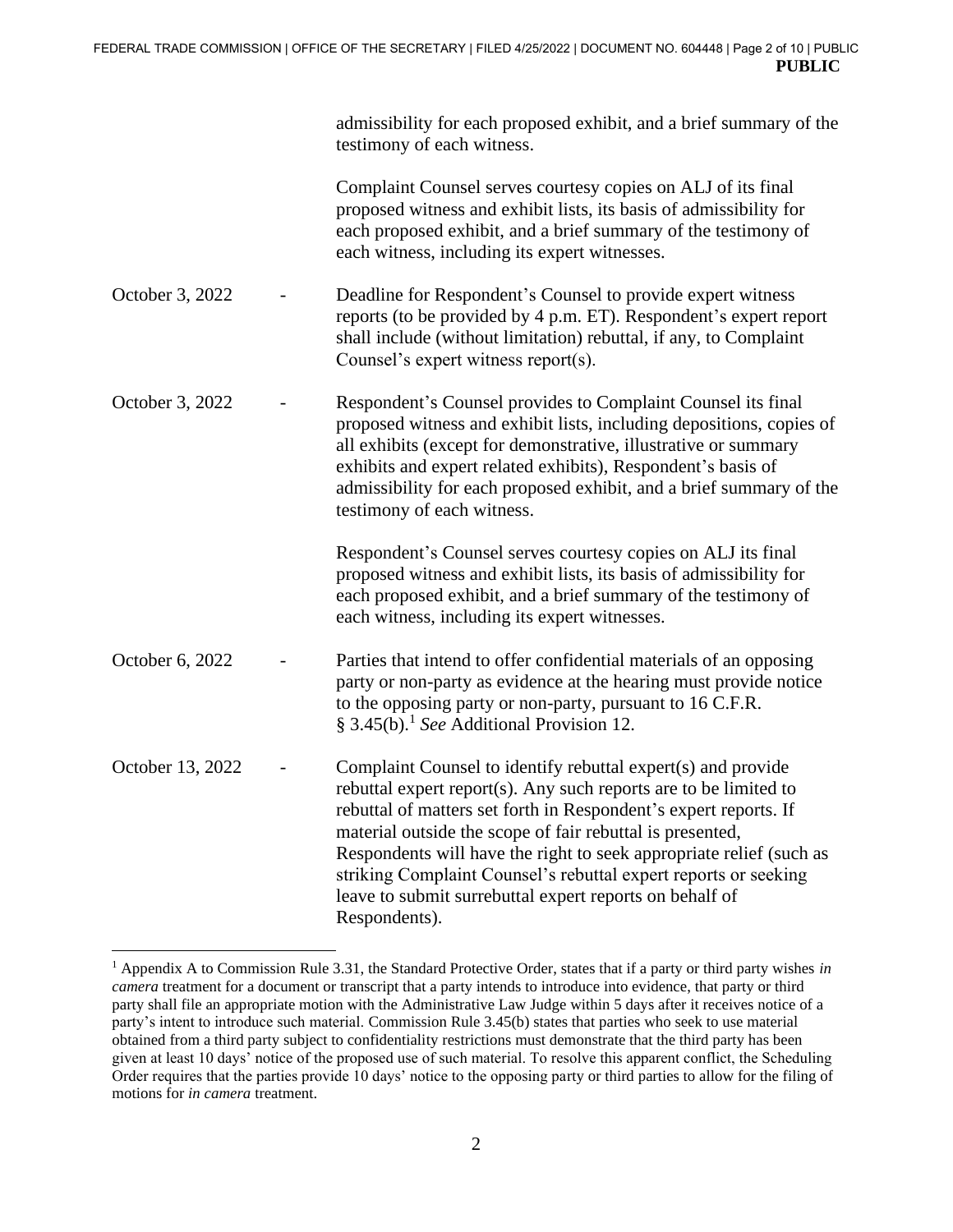| October 17, 2022 |                   | Deadline for filing motions for <i>in camera</i> treatment of proposed<br>trial exhibits.                                                                                                                                                                                                                                                                                                                                                                                                                                                                                                                                                                                                                                                               |
|------------------|-------------------|---------------------------------------------------------------------------------------------------------------------------------------------------------------------------------------------------------------------------------------------------------------------------------------------------------------------------------------------------------------------------------------------------------------------------------------------------------------------------------------------------------------------------------------------------------------------------------------------------------------------------------------------------------------------------------------------------------------------------------------------------------|
| October 21, 2022 |                   | Deadline for filing motions in limine to preclude admission<br>of evidence. See Additional Provision 13.                                                                                                                                                                                                                                                                                                                                                                                                                                                                                                                                                                                                                                                |
| October 24, 2022 |                   | Deadline for depositions of experts (including rebuttal experts) and<br>exchange of expert related exhibits.                                                                                                                                                                                                                                                                                                                                                                                                                                                                                                                                                                                                                                            |
| October 26, 2022 |                   | Complaint Counsel files pretrial brief supported by legal authority.                                                                                                                                                                                                                                                                                                                                                                                                                                                                                                                                                                                                                                                                                    |
| October 26, 2022 |                   | Deadline for filing responses to motions for <i>in camera</i> treatment of<br>proposed trial exhibits.                                                                                                                                                                                                                                                                                                                                                                                                                                                                                                                                                                                                                                                  |
| October 28, 2022 |                   | Exchange and serve courtesy copy on ALJ objections to final<br>proposed witness lists and exhibit lists. The Parties are directed to<br>review the Commission's Rules on admissibility of evidence<br>before filing objections to exhibits and raise only objections that<br>are necessary and valid.                                                                                                                                                                                                                                                                                                                                                                                                                                                   |
| October 31, 2022 |                   | Deadline for filing responses to motions <i>in limine</i> to preclude<br>admission of evidence.                                                                                                                                                                                                                                                                                                                                                                                                                                                                                                                                                                                                                                                         |
| November 2, 2022 | $\qquad \qquad -$ | Exchange proposed stipulations of law, facts, and authenticity.                                                                                                                                                                                                                                                                                                                                                                                                                                                                                                                                                                                                                                                                                         |
| November 4, 2022 |                   | Respondent's Counsel files pretrial brief supported by legal<br>authority.                                                                                                                                                                                                                                                                                                                                                                                                                                                                                                                                                                                                                                                                              |
| November 8, 2022 |                   | Final prehearing conference to begin at 1:00 p.m.                                                                                                                                                                                                                                                                                                                                                                                                                                                                                                                                                                                                                                                                                                       |
|                  |                   | The parties shall meet and confer prior to the prehearing<br>conference regarding trial logistics and proposed stipulations of<br>law, facts, and authenticity of exhibits. To the extent the parties<br>have agreed to stipulate to any issues of law, facts, and/or<br>authenticity of exhibits, the parties shall prepare a list of such<br>stipulations and submit a copy of the stipulations to the ALJ one<br>business day prior to the conference. At the conference, the parties'<br>list of stipulations shall be marked as "JX1" and signed by each<br>party, and the list shall be offered into evidence as a joint exhibit.<br>No signature by the ALJ is required. Any subsequent stipulations<br>may be offered as agreed by the parties. |
|                  |                   | Counsel may present any objections to the final proposed witness<br>lists and exhibits. All trial exhibits will be admitted or excluded to<br>the extent practicable. To the extent the parties agree to the                                                                                                                                                                                                                                                                                                                                                                                                                                                                                                                                            |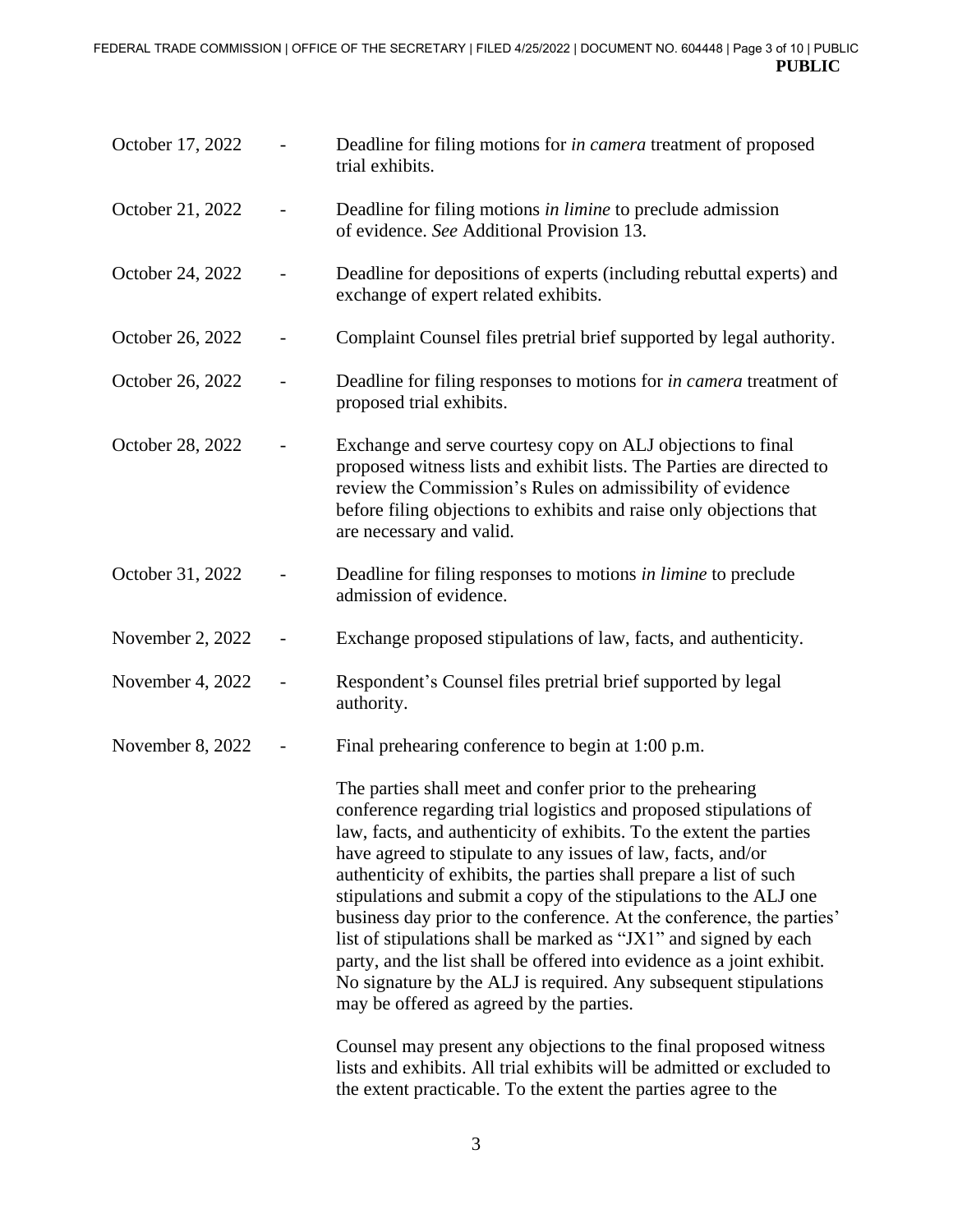admission of each other's exhibits, the parties shall prepare a list identifying each exhibit to which admissibility is agreed, marked as "JX2" and signed by each party, which list shall be offered into evidence as a joint exhibit. No signature by the ALJ is required.

November 9, 2022 - Commencement of Hearing, to begin at 10:00 a.m..

## **ADDITIONAL PROVISIONS**

1. For all papers that are required to be filed with the Office of the Secretary, the parties shall serve a courtesy copy on the Administrative Law Judge by electronic mail to the following email address: oalj@ftc.gov. The courtesy copy should be transmitted at or shortly after the time of any electronic filing with the Office of the Secretary. Courtesy copies must be transmitted to Office of the Administrative Law Judge directly, and the FTC E-filing system shall not be used for this purpose. The oalj@ftc.gov email account is to be used only for courtesy copies of pleadings filed with the Office of the Secretary and for documents specifically requested of the parties by the Office of Administrative Law Judges. Certificates of service for any pleading shall not include the OALJ email address, or the email address of any OALJ personnel, including the Chief ALJ, but rather shall designate only 600 Pennsylvania Ave., NW, Rm. H-110 as the place of service. **The subject line of all electronic submissions to oalj@ftc.gov shall set forth only the docket number and the title of the submission**. The parties are not required to serve a courtesy copy to the OALJ in hard copy, except upon request. In any instance in which a courtesy copy of a pleading for the Administrative Law Judge cannot be effectuated by electronic mail, counsel shall hand deliver a hard copy to the Office of Administrative Law Judges. Discovery requests and discovery responses shall not be submitted to the Office of Administrative Law Judges.

2. The parties shall serve each other by electronic mail and shall include "Docket 9407" in the re: line and all attached documents in .pdf format. In the event that service through electronic mail is not possible, the parties may serve each other through any method authorized under the Commission's Rules of Practice.

3. Each pleading that cites to unpublished opinions or opinions not available on LEXIS or WESTLAW shall include such copies as exhibits.

4. Each motion (other than a motion to dismiss, motion for summary decision, or a motion for *in camera* treatment) shall be accompanied by a separate signed statement representing that counsel for the moving party has conferred with opposing counsel in an effort in good faith to resolve by agreement the issues raised by the motion and has been unable to reach such an agreement. In addition, pursuant to Rule 3.22(g), for each motion to quash filed pursuant to § 3.34(c), each motion to compel or determine sufficiency pursuant to § 3.38(a), or each motion for sanctions pursuant to § 3.38(b), the required signed statement must also "recite the date, time, and place of each . . . conference between counsel, and the names of all parties participating in each such conference." Motions that fail to include such separate statement may be denied on that ground.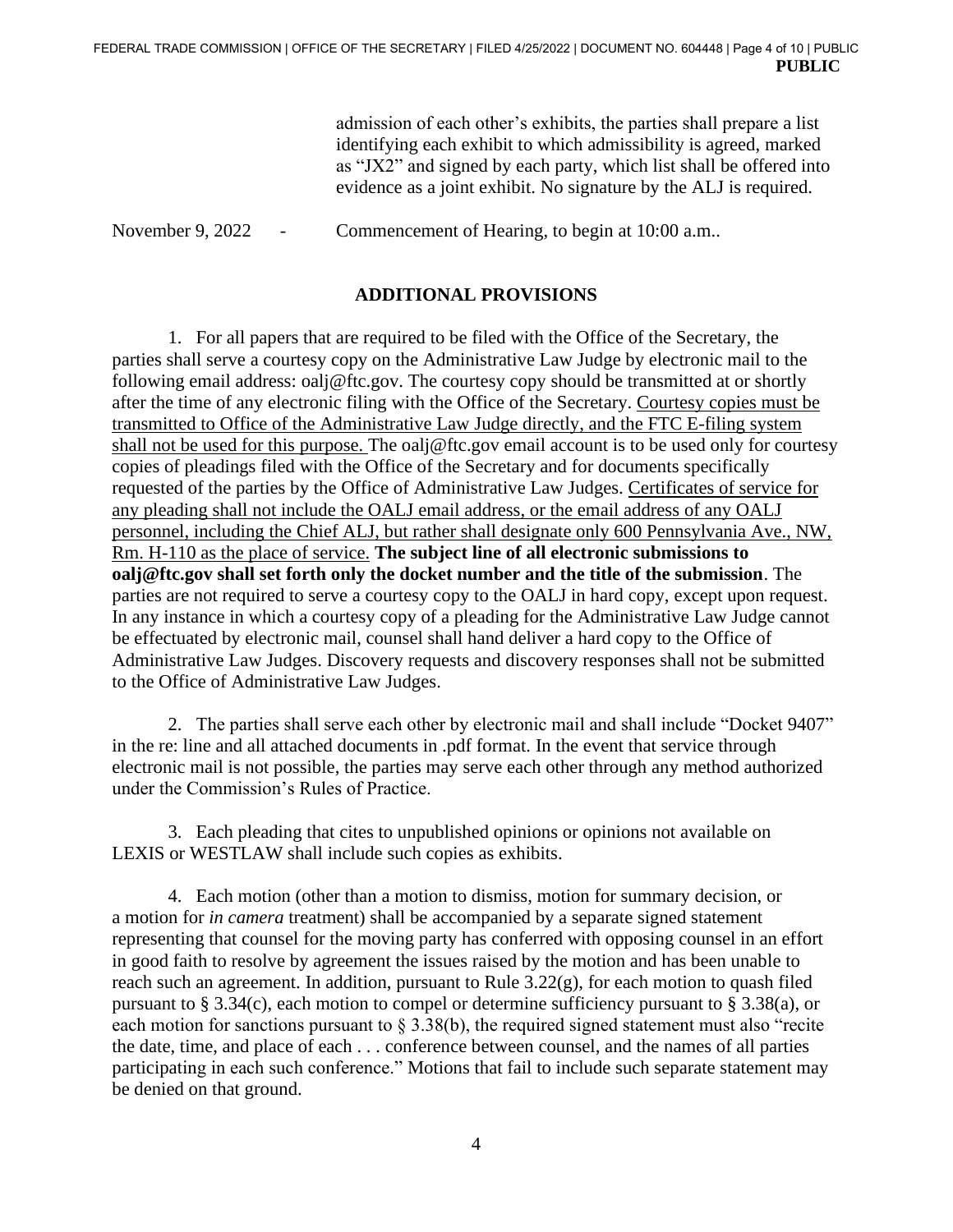## 5. Rule 3.22(c) states:

All written motions shall state the particular order, ruling, or action desired and the grounds therefor. Memoranda in support of, or in opposition to, any dispositive motion shall not exceed 10,000 words. Memoranda in support of, or in opposition to, any other motion shall not exceed 2,500 words. Any reply in support of a dispositive motion shall not exceed 5,000 words and any reply in support of any other motion authorized by the Administrative Law Judge or the Commission shall not exceed 1,250 words.

If a party chooses to submit a motion without a separate memorandum, the word count limits of 3.22(c) apply to the motion. If a party chooses to submit a motion with a separate memorandum, absent prior approval of the ALJ, the motion shall be limited to 750 words, and the word count limits of 3.22(c) apply to the memorandum in support of the motion. This provision applies to all motions filed with the Administrative Law Judge, including those filed under Rule 3.38.

6. If papers filed with the Office of the Secretary contain *in camera* or confidential material, the filing party shall mark any such material in the complete version of their submission with **{bold font and braces}**. 16 C.F.R. § 3.45(e). Parties shall be aware of the rules for filings containing such information, including 16 C.F.R. § 4.2.

7. Each party is limited to 50 document requests, including all discrete subparts; 25 interrogatories, including all discrete subparts; and 50 requests for admissions, including all discrete subparts, except that there shall be no limit on the number of requests for admission for authentication and admissibility of exhibits. Any single interrogatory inquiring as to a request for admissions response may address only a single such response. There is no limit to the number of sets of discovery requests the parties may issue, so long as the total number of each type of discovery request, including all subparts, does not exceed these limits. Within seven days of service of a document request, the parties shall confer about the format for the production of electronically stored information. If any federal court proceeding related to this administrative proceeding is initiated, any discovery obtained in this proceeding may be used in the related federal court litigation, and vice versa.

8. Compliance with the scheduled end of discovery requires that the parties serve subpoenas and discovery requests sufficiently in advance of the discovery cut-off and that all responses and objections will be due on or before that date, unless otherwise noted. Any motion to compel responses to discovery requests, or to seek certification of a request for court enforcement of a nonparty subpoena, shall be filed within 30 days of service of the responses and/or objections to the discovery requests or within 20 days after the close of discovery, whichever first occurs; except that, where the parties have been engaging in negotiations over a discovery dispute, including negotiations with any nonparty with regard to a subpoena, the deadline for the motion to compel shall be within 5 days of reaching an impasse.

9. The deposition of any person may be recorded by videotape, provided that the deposing party notifies the deponent and all parties of its intention to record the deposition by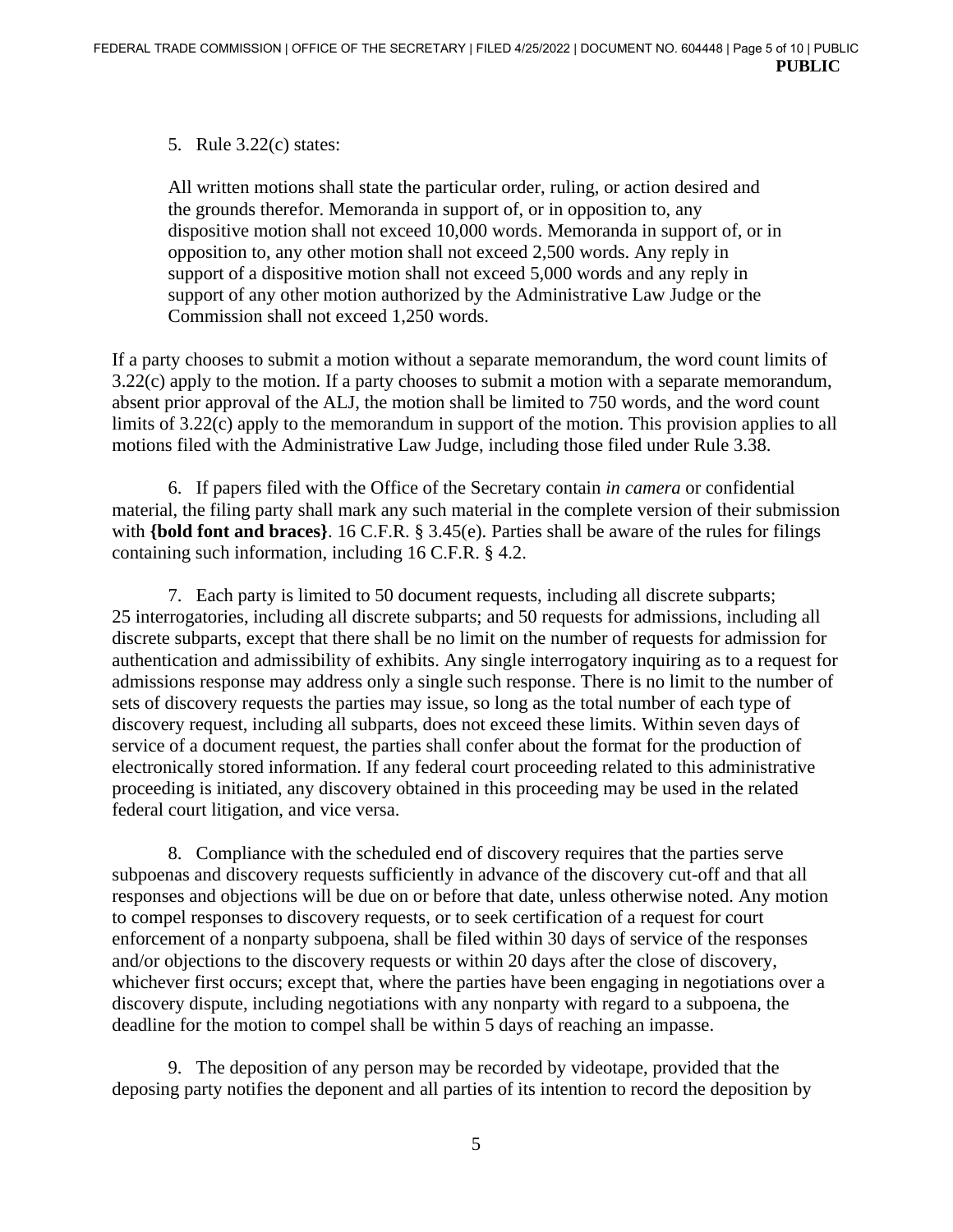videotape at least five days in advance of the deposition. No deposition, whether recorded by videotape or otherwise, may exceed a single, seven-hour day, unless otherwise agreed to by the parties or ordered by the Administrative Law Judge.

10. The parties shall serve upon one another, at the time of issuance, copies of all subpoenas *duces tecum* and subpoenas *ad testificandum*. For subpoenas *ad testificandum*, the party seeking the deposition shall consult with the other parties before the time and place of the deposition is scheduled. The parties need not separately notice the deposition of a non-party noticed by an opposing party. Unless the parties otherwise agree, at the request of any party, the time and allocation for a non-party deposition shall be divided evenly between them, but the noticing party may use any additional time not used by the opposing party. If no party makes such a request, cross-examination of the witness will be limited to one hour.

11. Non-parties shall provide copies or make available for inspection and copying of documents requested by subpoena to the party issuing the subpoena. The party that has requested documents from non-parties shall provide copies of the documents received from non-parties to the opposing party within three business days of receiving the documents. No deposition of a non-party shall be scheduled between the time a non-party provides documents in response to a subpoena *duces tecum* to a party, and 3 business days after the party provides those documents to the other party, unless a shorter time is required by unforeseen logistical issues in scheduling the deposition, or a non-party produces those documents at the time of the deposition, as agreed to by all parties involved.

12. If a party intends to offer confidential materials of an opposing party or nonparty as evidence at the hearing, in providing notice to such non-party, the parties are required to inform each non-party of the strict standards for motions for *in camera* treatment for evidence to be introduced at trial set forth in 16 C.F.R. § 3.45; in *In re Otto Bock Healthcare North American*, 2018 WL 3491602 at \*1 (July 2, 2018); and *In re 1-800 Contacts, Inc.*, 2017 FTC LEXIS 55 (April 4, 2017). Motions also must be supported by a declaration or affidavit by a person qualified to explain the confidential nature of the documents. *In re 1-800 Contacts, Inc.*, 2017 FTC LEXIS 55 (April 4, 2017); *In re North Texas Specialty Physicians*, 2004 FTC LEXIS 66 (April 23, 2004). Each party or non-party that files a motion for *in camera* treatment shall provide one copy of the documents for which *in camera* treatment is sought to the Administrative Law Judge.

13. Motions *in limine* are strongly discouraged. Motion *in limine* refers "to any motion, whether made before or during trial, to exclude anticipated prejudicial evidence before the evidence is actually offered." *In re Daniel Chapter One*, 2009 FTC LEXIS 85, \*18-20 (April 20, 2009) (citing *Luce v. United States*, 469 U.S. 38, 40 n.2 (1984)). Evidence should be excluded in advance of trial on a motion *in limine* only when the evidence is clearly inadmissible on all potential grounds. Id. (citing *Hawthorne Partners v. AT&T Technologies, Inc*., 831 F. Supp. 1398, 1400 (N.D. Ill. 1993); *Sec. Exch. Comm'n v. U.S. Environmental, Inc*., 2002 U.S. Dist. LEXIS 19701, at \*5-6 (S.D.N.Y. Oct. 16, 2002)). Moreover, the risk of prejudice from giving undue weight to marginally relevant evidence is minimal in a bench trial such as this where the judge is capable of assigning appropriate weight to evidence.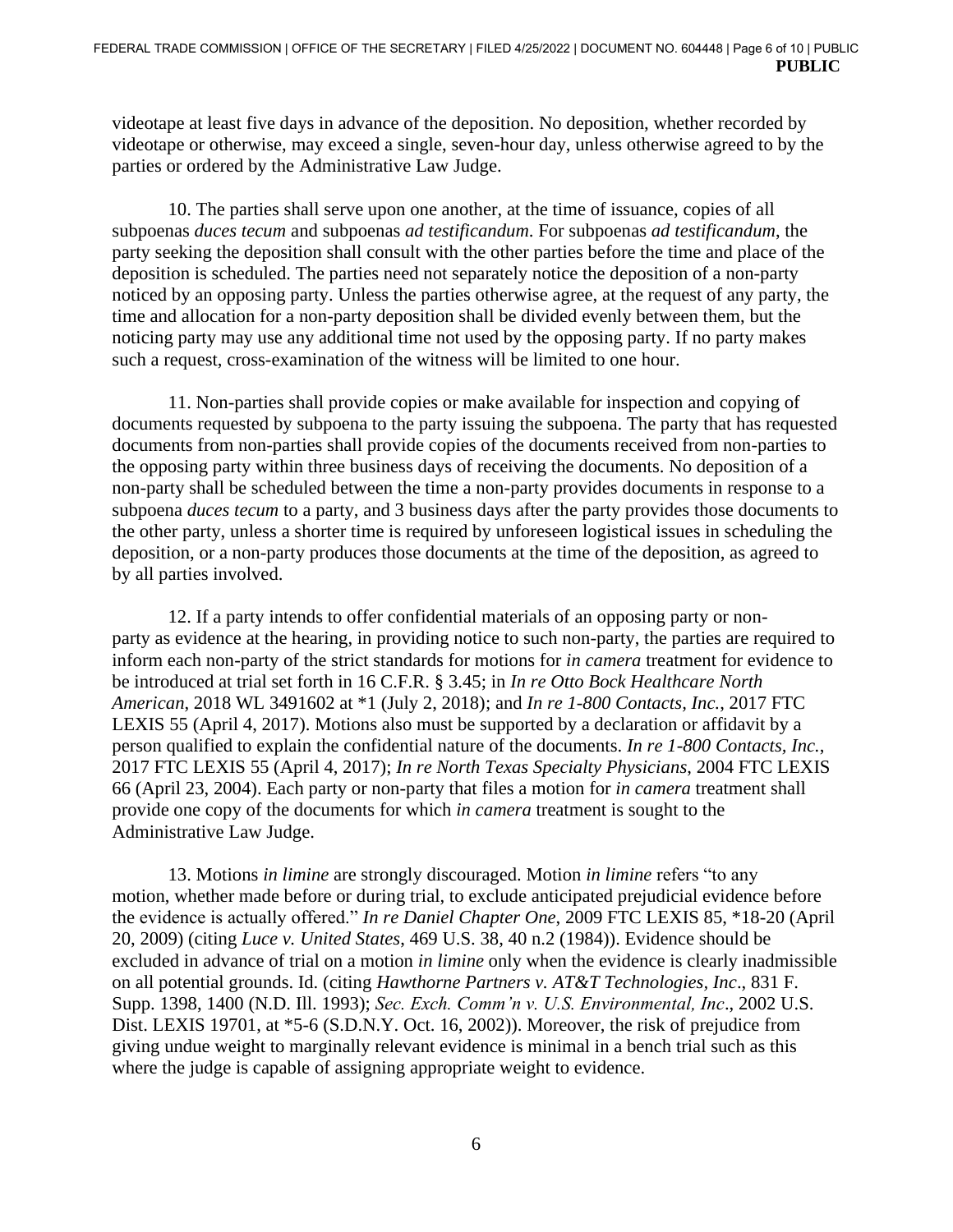14. The final witness lists shall represent counsels' good faith designation of all potential witnesses who counsel reasonably expect may be called in their case-in-chief. A general designation that a party reserves the right to call anyone on the opposing party's witness list is not sufficient. Parties shall notify the opposing party promptly of changes in witness lists to facilitate completion of discovery within the dates of the scheduling order. The final proposed witness list may not include additional witnesses not listed in the preliminary or supplemental witness lists previously exchanged unless by consent of all parties, or, if the parties do not consent, by an order of the Administrative Law Judge upon a showing of good cause.

15. If any party wishes to offer a rebuttal witness other than a rebuttal expert, the party shall file a request in writing in the form of a motion to request a rebuttal witness. That motion shall be filed as soon as possible after the testimony sought to be rebutted is known and shall include: (a) the name of any witness being proposed (b) a detailed description of the rebuttal evidence being offered; (c) citations to the record, by page and line number, to the evidence that the party intends to rebut; and shall demonstrate that the witness the party seeks to call has previously been designated on its witness list or adequately explain why the requested witness was not designated on its witness list.

16. Witnesses shall not testify to a matter unless evidence is introduced sufficient to support a finding that the witness has personal knowledge of the matter. F.R.E. 602.

17. Witnesses not properly designated as expert witnesses shall not provide opinions beyond what is allowed in F.R.E. 701.

18. The parties are required to comply with Rule 3.31A and with the following:

(a) At the time an expert is first listed as a witness by a party, that party shall provide to the other party:

 (i) materials fully describing or identifying the background and qualifications of the expert, all publications authored by the expert within the preceding ten years, and all prior cases in which the expert has testified or has been deposed within the preceding four years; and

 (ii) transcripts of such testimony in the possession, custody, or control of the producing party or the expert, except that transcript sections that are under seal in a separate proceeding need not be produced.

 (b) At the time an expert report is produced, the producing party shall provide to the other party all documents and other written materials relied upon by the expert in formulating an opinion in this case, subject to the provisions of  $19(g)$ , except that documents and materials already produced in the case need only be listed by Bates number.

(c) It shall be the responsibility of a party designating an expert witness to ensure that the expert witness is reasonably available for deposition in keeping with this Scheduling Order. Unless otherwise agreed to by the parties or ordered by the Administrative Law Judge, expert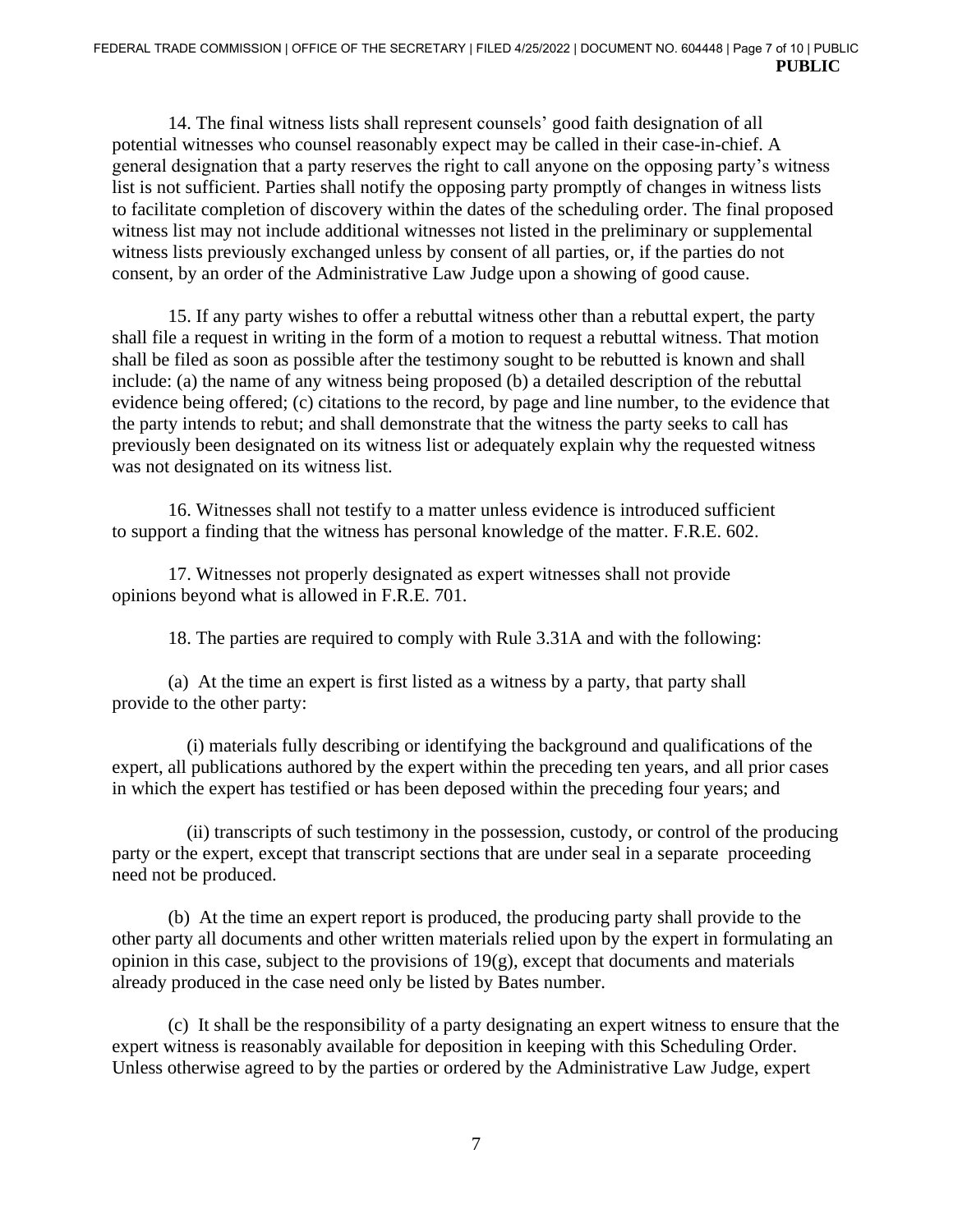witnesses shall be deposed only once and each expert deposition shall be limited to one day for seven hours.

(d) Each expert report shall include a complete statement of all opinions to be expressed and the basis and reasons therefore; the data or other information considered by the expert in forming the opinions; any exhibits to be used as a summary of or support for the opinions; the qualifications of the expert; and the compensation to be paid for the study and testimony.

(e) A party may not discover facts known or opinions held by an expert who has been retained or specially employed by another party in anticipation of this litigation or preparation for hearing and who is not designated by a party as a testifying witness.

(f) At the time of service of the expert reports, a party shall provide opposing counsel:

 (i) a list of all commercially-available computer programs used by the expert in the preparation of the report;

 (ii) a copy of all data sets used by the expert, in native file format and processed data file format; and

 (iii) all customized computer programs used by the expert in the preparation of the report or necessary to replicate the findings on which the expert report is based.

(g) Experts' disclosures and reports shall comply in all respects with Rule 3.31A, except that neither side must preserve or disclose:

 (i) any form of communication or work product shared between any of the parties' counsel and their expert(s), or between any of the experts themselves;

 (ii) any form of communication or work product shared between an expert(s) and persons assisting the expert(s);

 (iii) expert's notes, unless they constitute the only record of a fact or an assumption relied upon by the expert in formulating an opinion in this case;

(iv) drafts of expert reports, analyses, or other work product; or

 (v) data formulations, data runs, data analyses, or any database-related operations not relied upon by the expert in the opinions contained in his or her final report.

19. If the expert reports prepared for either party contain confidential information that has been granted *in camera* treatment, the party shall prepare two versions of its expert report(s) in accordance with Additional Provision 6 of this Scheduling Order and 16 C.F.R.  $§$  3.45(e).

20. Due to ongoing public health Concerns related to COVID-19, it is possible that the evidentiary hearing in this matter will be conducted remotely by video conference. The parties are encouraged, in advance of the hearing, to take expert depositions for the purpose of perpetuating trial testimony (i.e., a trial deposition) and to submit such trial testimony as an exhibit in lieu of presenting the expert's testimony via live video at trial. This trial deposition may be conducted in addition to any deposition of an expert witness for purposes of discovery (discovery deposition). Although the parties are encouraged to submit trial depositions in lieu of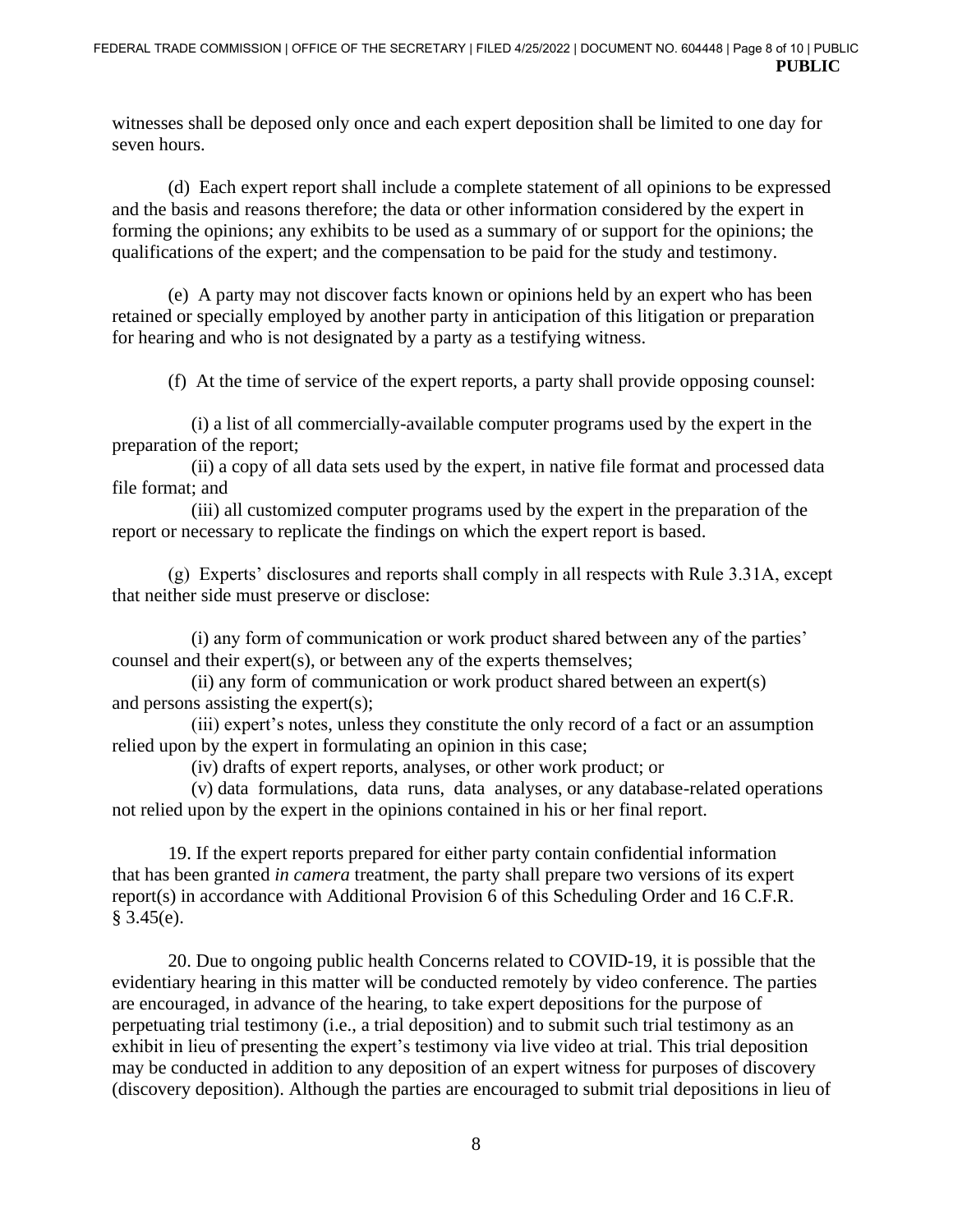live video testimony at trial for all expert witnesses in the case, you may choose to do trial depositions for all or fewer than all experts.

21. Due to ongoing public health Concerns related to COVID-19, it is possible that the evidentiary hearing in this matter will be conducted remotely by video conference. To accommodate safety or other concerns of witnesses and attorneys and staff, the parties may, in advance of the hearing, take trial depositions of fact witnesses who had been deposed before the close of discovery and to submit such trial deposition testimony (as video and/or transcript of trial deposition testimony) as an exhibit in lieu of presenting the fact witness' testimony via live video at trial. Although the parties may submit trial depositions in lieu of live video testimony at trial for all fact witnesses in the case, you may choose to do trial depositions for fewer than all fact witnesses

22. An expert witness's testimony is limited to opinions contained in the expert report that has been previously and properly provided to the opposing party. In addition, no opinion will be considered, even if included in an expert report, if the underlying and supporting documents and information have not been properly provided to the opposing party. Unless an expert witness is qualified as a fact witness, an expert witness is only allowed to provide opinion testimony; expert testimony is not considered for the purpose of establishing the underlying facts of the case.

23. The final exhibit lists shall represent counsels' good faith designation of all trial exhibits other than demonstrative, illustrative, or summary exhibits. Additional exhibits may be added after the submission of the final lists only by consent of all parties, or, if the parties do not consent, by an order of the Administrative Law Judge upon a showing of good cause.

24. Properly admitted deposition testimony and properly admitted investigational hearing transcripts are part of the record and need not be read in open court. Videotape deposition excerpts that have been admitted in evidence may be presented in open court only upon prior approval by the Administrative Law Judge.

25. The parties shall provide to one another, and to the Administrative Law Judge and the court reporter, no later than 48 hours in advance, not including weekends and holidays, a list of all witnesses to be called on each day of hearing, subject to possible delays or unforeseen circumstances.

26. The parties shall provide one another with copies of any demonstrative, illustrative or summary exhibits (other than those prepared for cross-examination) 24 hours before they are used with a witness.

27. Complaint Counsel's exhibits shall bear the designation PX and Respondent's exhibits shall bear the designation RX or some other appropriate designation. Complaint Counsel's demonstrative exhibits shall bear the designation PXD and Respondent's demonstrative exhibits shall bear the designation RXD or some other appropriate designation. If demonstrative exhibits are used with a witness, the exhibit will be marked and referred to for identification only. Any demonstrative exhibits referred to by any witness may be included in the